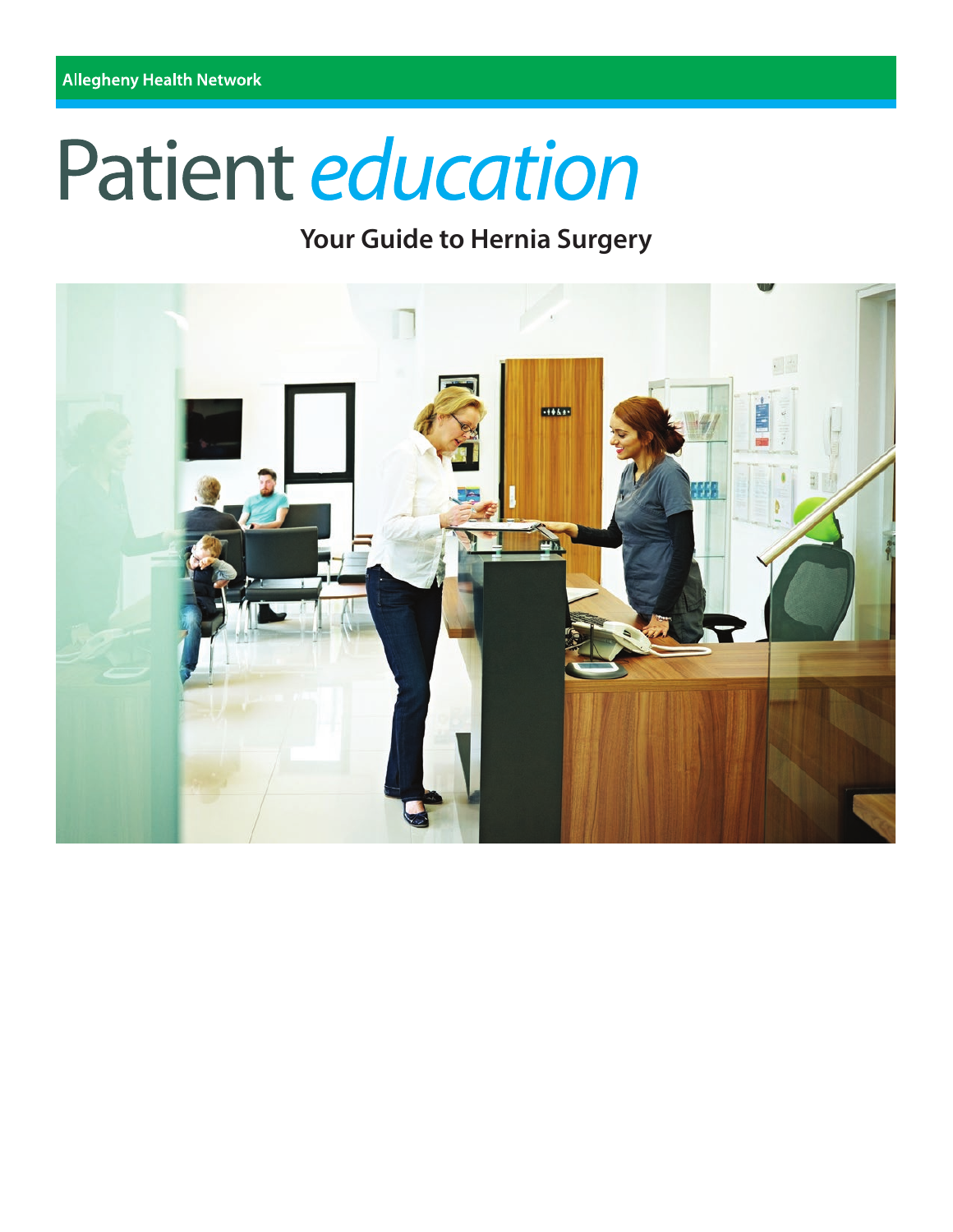# **Types of hernia**

**Inguinal hernia is most common** and is more frequent in men than women. It occurs when part of the intestine or fatty tissue enters into the groin region or top of the inner thigh, resulting in a bulge. There may be pain as well. Some inguinal hernias are present from birth, while others are due to aging or straining of the abdominal and groin areas.

**Umbilical hernia** is a tear in the abdominal wall that allows fat or intestine to protrude at the belly button area. Some umbilical hernias are present from birth. Others are due to obesity, childbirth, and straining of the abdominal wall.

**Ventral hernia** occurs when fatty tissue or bowel bulges through a hole or defect in the abdominal wall muscles. A ventral hernia can be anywhere on the abdomen and sometimes is called by where it's located. Some people are born with abnormalities in their abdominal wall, making them prone to hernias. Others result from obesity, lifting, and strain of the abdominal wall.

**"Sports hernia"** is a core muscle injury and is a relatively new diagnosis. Symptoms include persistent groin pain without evidence of the physical "bulge" and no other proven source of other hernias. A sports hernia is not a "true" hernia. These injuries involve micro tears and inflammation of the muscle of lower abdomen and the muscles of the groin and lower leg. This condition is most common in athletes and running enthusiasts.

#### **Treatment**

Your doctor will discuss the best treatment option for you.

Most hernias require surgery to repair. Our AHN surgeons are well trained in minimally invasive techniques. Most of our repairs can happen with laparoscopic surgery.

There are several advantages to laparoscopic surgery. It can decrease recovery time, wound infections, postoperative pain, and length of hospital stay.

Three small incisions are made near the belly button and lower abdomen. The surgeon reduces the hernia, restoring normal anatomy to the groin, and places a piece of mesh over the area to ensure a successful repair.

When the repair cannot be completed laparoscopically, the surgery is an "open" procedure. An incision is made over the hernia. The surgeon reduces the hernia, restoring normal anatomy and places a piece of mesh over the area.

#### **Medications**

Ask your doctor about your medicines, specifically:

- Should you stop taking them?
- When should you stop taking them?

Here are some guidelines for the most common medicine.

# **Over-the-counter (OTC) pain relievers**

Stop NSAIDS (such as Advil or Aleve), aspirin, and any other herbal medications at least 2 weeks before surgery. These can result in bleeding ulcers.

#### **Appointment Information**

Date of surgery:

Time of surgery:

Arrive minutes before surgery

Responsible adult who will come with you to surgery name and phone number: \_\_\_\_\_\_\_\_\_\_\_\_\_\_\_\_\_\_\_\_\_\_\_\_

Surgeon's name and phone number:

# **Your to-do list for surgery**

#### **As soon as possible**

Make pre-op appointments suggested by your surgeon.

Stop smoking, chewing tobacco, or using illegal drugs. These can slow healing or cause bleeding or ulcers.

Eat well and exercise. Tell your doctor if you're having trouble eating or are losing weight without trying.

Ask your surgeon about:

- All medicines and supplements you're taking. The doctor will tell you which medicines you need to stop taking, and when to stop.
- Any history of blood clotting, deep vein thrombosis (DVT), or pulmonary embolism (PE). Do not stop taking any blood thinners without your doctor's permission.
- Your blood sugar, because surgery can make it hard for your body to control blood sugar.

Make arrangements to have a "responsible adult" (must be at least 18 years old) accompany you to surgery, drive you home, and be able to help during recovery. Your surgery will be canceled if you don't have a responsible adult with you.

Call if you have a change in your health prior to surgery. A new clearance from your primary care doctor will be needed.

#### **2 weeks before surgery**

Complete pre-op tests. Stop all herbal medications or supplements. Stop NSAIDS (such as Advil or Aleve), aspirin, vitamin E, and fish oil supplements. Prepare for living at home during recovery, when you might need help with cleaning and meal preparation.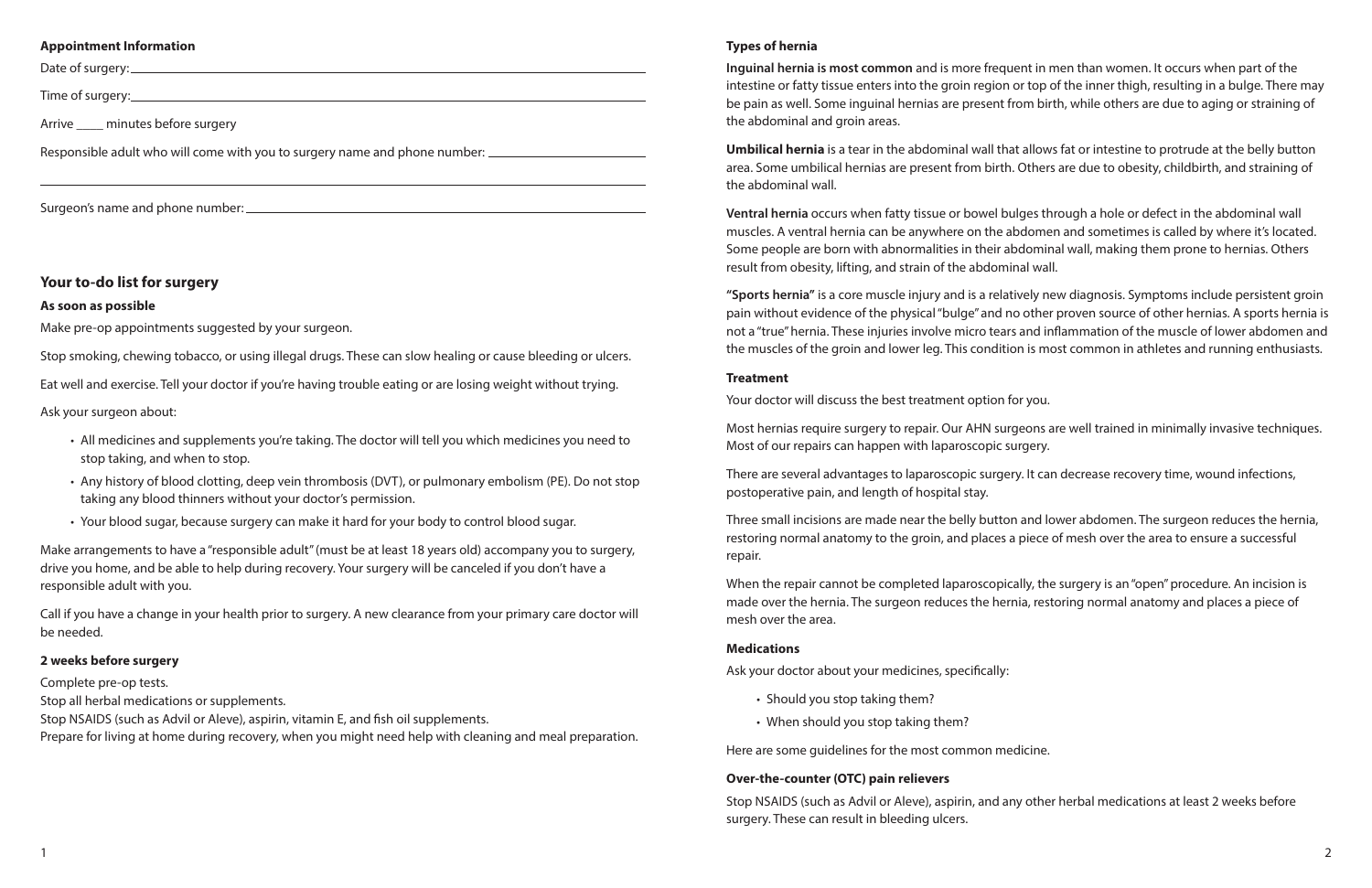#### **Food and drink**

- Stop drinking at:
- Stop eating at:

Don't drink alcohol for at least 24 hours before surgery. It can affect other medications.

# **Day of surgery**

- Follow any directions your surgeon gave you for the morning.
- Take approved medicine in morning with a small sip of water.
- Wash again with the provided 4% CHG soap as instructed.
- Wear clean, loose clothing.
- items.
- If you wear dentures, don't "glue" them in place.

• Leave all valuables at home. The hospital and surgery center are not responsible for lost or stolen

#### **Remember to bring:**

- Insurance card, photo ID, and any copay.
- Medication list, rescue inhaler, or CPAP machine.
- Container for hearing aids, glasses, dentures, or prostheses, if applicable.

Allow time for parking and registering when you arrive.

#### **When you arrive**

A surgery center nurse will take you to a room to undress and get into bed.

You will have an intravenous (IV) line inserted.

You may have additional tests.

We will review your consent for the procedure with you.

An anesthesia team member will talk with you about anesthesia and obtain your consent for anesthesia.

You may receive any medications ordered by your surgeon or the anesthesiologist.

You may have a catheter placed during the operation. This will be removed at the end of the procedure.

#### **After surgery**

In the recovery room, nurses monitor your vital signs, pain, bandage, and symptoms after anesthesia, like nausea.

You will receive fluids and medications via the IV line and use an oxygen mask.

After the anesthesia has worn off and your comfort needs are met, you will be discharged to go home. The time required for this initial recovery varies with each person.

#### **Anticoagulants/blood thinners**

Notify your surgeon if you have a history of blood clotting, DVT, or PE. Ask your doctor if and when to stop taking blood thinners. Do not stop any blood thinners without the consent of your doctor.

#### **Breathing medicines**

If you use an inhaler for asthma, use it as prescribed up until your surgery time. If you have a rescue inhaler, bring it with you.

# **Heart, blood pressure and other medications**

On the morning of surgery, you may take any medications for any of these conditions with a small sip of water:

- Heart
- High blood pressure
- GERD
- Seizures
- Depression
- Thyroid disorders

# **Vitamins, herbs, and weight loss medicines**

Stop all herbal medications, vitamin E, and fish oil at least 2 weeks before your surgery.

Although we recommend stopping weight loss medications at least 2 weeks before surgery, you should check with your doctor.

# **The day before surgery**

You will receive a call on the last business day before your surgery to confirm the time you need to be at the surgery center. If you don't receive a call by 3 p.m., call 412-578-4711.

#### **Remove makeup, jewelry, and body piercings**

- Remove polish from finger and toe nails
- If you can't remove body piercings or jewelry, including wedding ring, on your own, see a jeweler or piercing specialist.

#### **Shaving**

• Don't shave in or around the area where you're having surgery 2 days before surgery. Staff will remove any hair, if needed, with clippers on the day of surgery.

#### **Bathing**

- Wash with the provided 4% CHG soap before bed as instructed.
- Put on clean clothes to sleep in.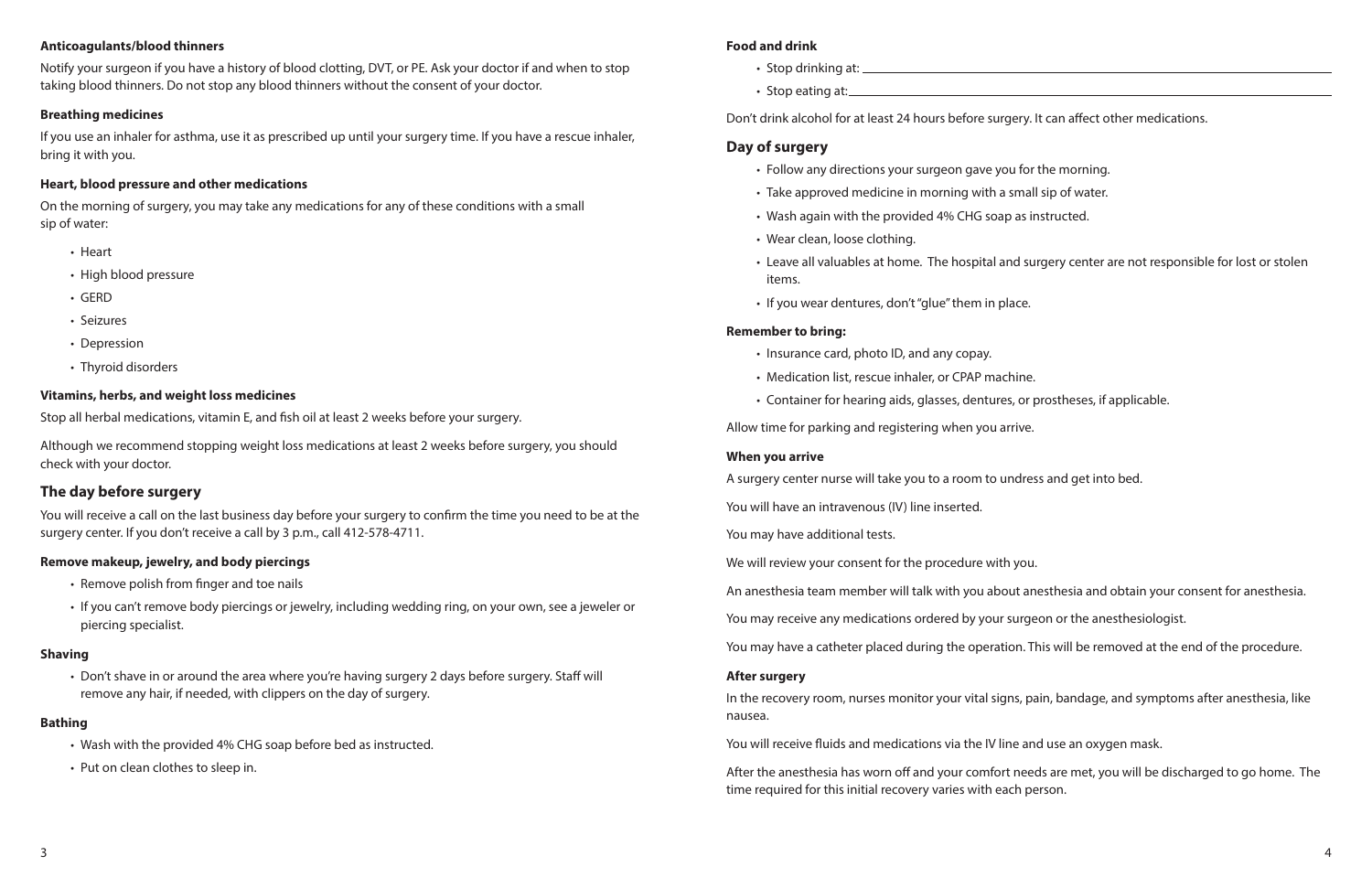#### **Breathing exercise**

After surgery, breathing exercises help to prevent pneumonia:

- Take three deep breaths in.
- On the last breath, hold it in, and then make a forceful cough.

Do this exercise every two hours while awake. If coughing causes pain, press a blanket or pillow against the surgical area to support it.

# **Diet**

There are no diet restrictions after surgery.

But, after general anesthesia, you may want a light meal on the first day. If you have nausea, make sure you're drinking plenty of fluids.

Don't consume alcohol while taking pain medications.

# **Bowel movements**

It may be several days after surgery before you have a bowel movement. Keep in mind that the prescription pain medication can cause constipation. You may need to take a stool softener.

If you haven't had a bowel movement by three days after surgery, you may add a gentle laxative. If constipation persists, call the office.

# **Sleep**

It is important that you get lots of sleep to help recover after surgery. If you use a CPAP (continuous positive airway pressure) machine, use it for naps, as well as at night.

# **Activity**

Your surgeon will tell you how long you must avoid heavy lifting and other strenuous activities.

You can resume walking immediately after surgery. Other daily activities can be added gradually. Don't do any activities that cause discomfort.

Your surgeon will decide on a safe date to return to work. Generally, you can return within a week if you're not taking narcotic pain medication and you can comply with the lifting restriction.

Don't drive for 24 hours after surgery due to the effects of general anesthesia. You may resume driving once you are no longer taking pain medication and can safely maneuver a vehicle.

#### **Follow-up**

You will be seen in the clinic approximately 2–4 weeks following surgery. This appointment will be given to you prior to discharge.

#### **Before you leave**

Make any follow-up appointments.

Review discharge instructions.

Be sure your medication is picked up today.

# **At home**

# **Call the doctor if you have:**

- Fever of 100.4 or higher.
- Persistent nausea or vomiting.
- Low urine output or diarrhea greater than six times per day.
- Pain that gets worse or is not relieved by rest or pain medication.
- Redness around the incision or drainage from the incision.
- Calf or thigh pain that increases when you flex your foot.
- Chest pain, shortness of breath, or racing heart.

Some individuals develop a lump similar to their hernia, after surgery. This is fluid that will dissolve over the next six months.

#### **Pain**

If you receive a prescription, take the medication as directed. Don't wait until your pain is not tolerable before you take it. Ask your surgeon if using additional over-the-counter pain medications is recommended.

# **Care of your incision**

Your incisions are closed with sutures, or stitches, that will dissolve on their own. The sutures are covered with an adhesive glue to protect the incisions. This glue will wear off on its own.

Due to a risk of infection, **don't** use pools, baths, and hot tubs until you are seen for your first follow-up appointment. Your surgeon will tell you when you may begin to shower.

Unless instructed by your surgeon, **don't** use ointments, creams, or other medications on the incisions, as they can cause irritation and delay healing.

If you are discharged with:

- A pressure dressing Leave it on. If you start to develop blisters or skin changes from the tape, you may remove it and call the office immediately.
- An abdominal binder Wear this over an undershirt, at all times, until your next appointment.